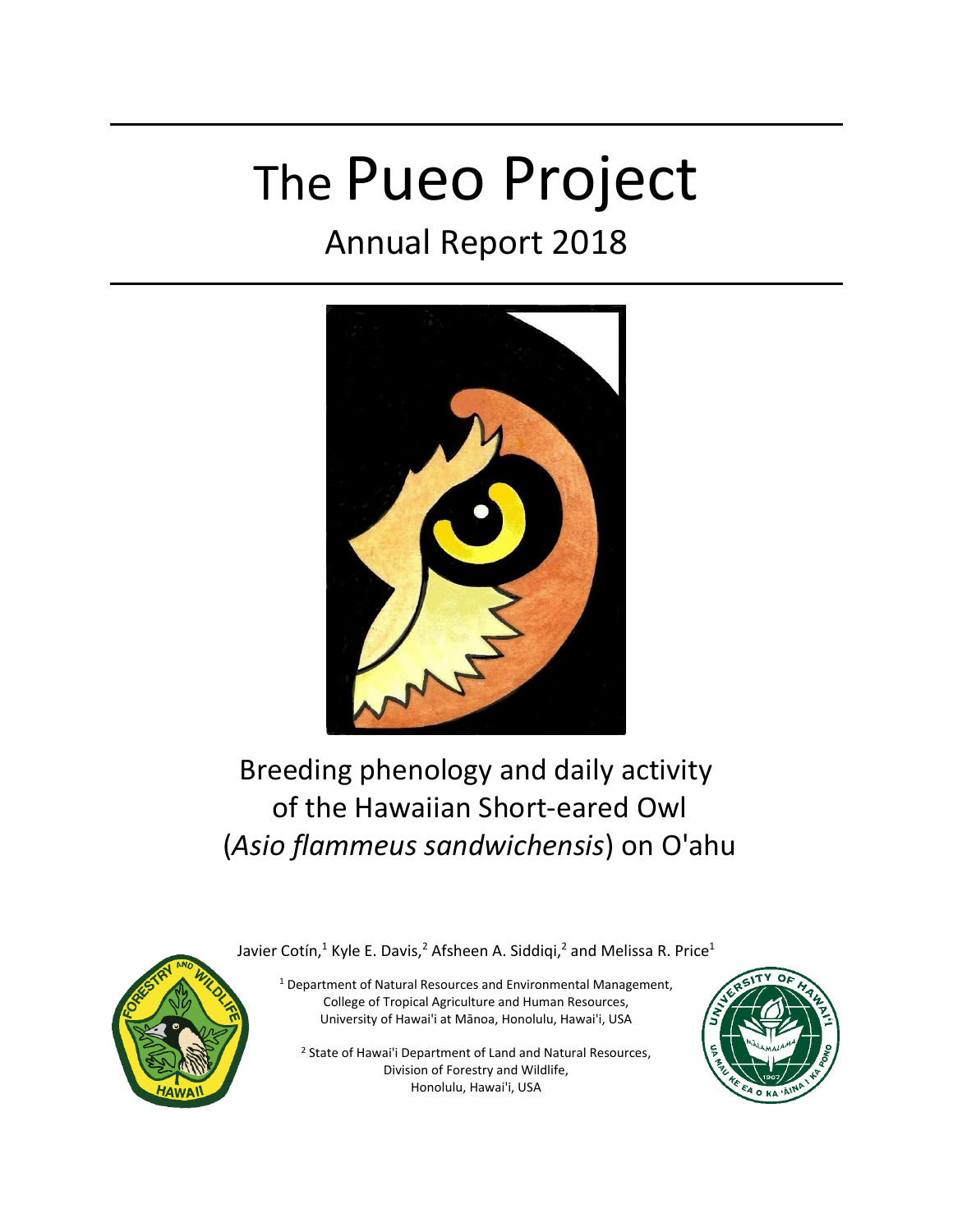# *Acknowledgments*

To the following people who participated in our surveys or otherwise donated their time and energy to the Pueo Project, we extend a special thanks: Emily Bjerre, Sherine Boomla, Jacob Dutton, Molly Hagemann, Kyle Kagimoto, Radha Martin, Kinuko Noborikawa, Ian Quinto, Layla Rohde, Jeff Tanaka, Alice Terry, and Boy Scout Troop 76.

We would like to thank Jason Misaki, for generously loaning us equipment; Sarah Way, for assisting us extensively in the field; and Chad Wilhite, for providing valuable insights about statistics and data analysis.

We wish to express our appreciation to the land owners who provided us access to their properties.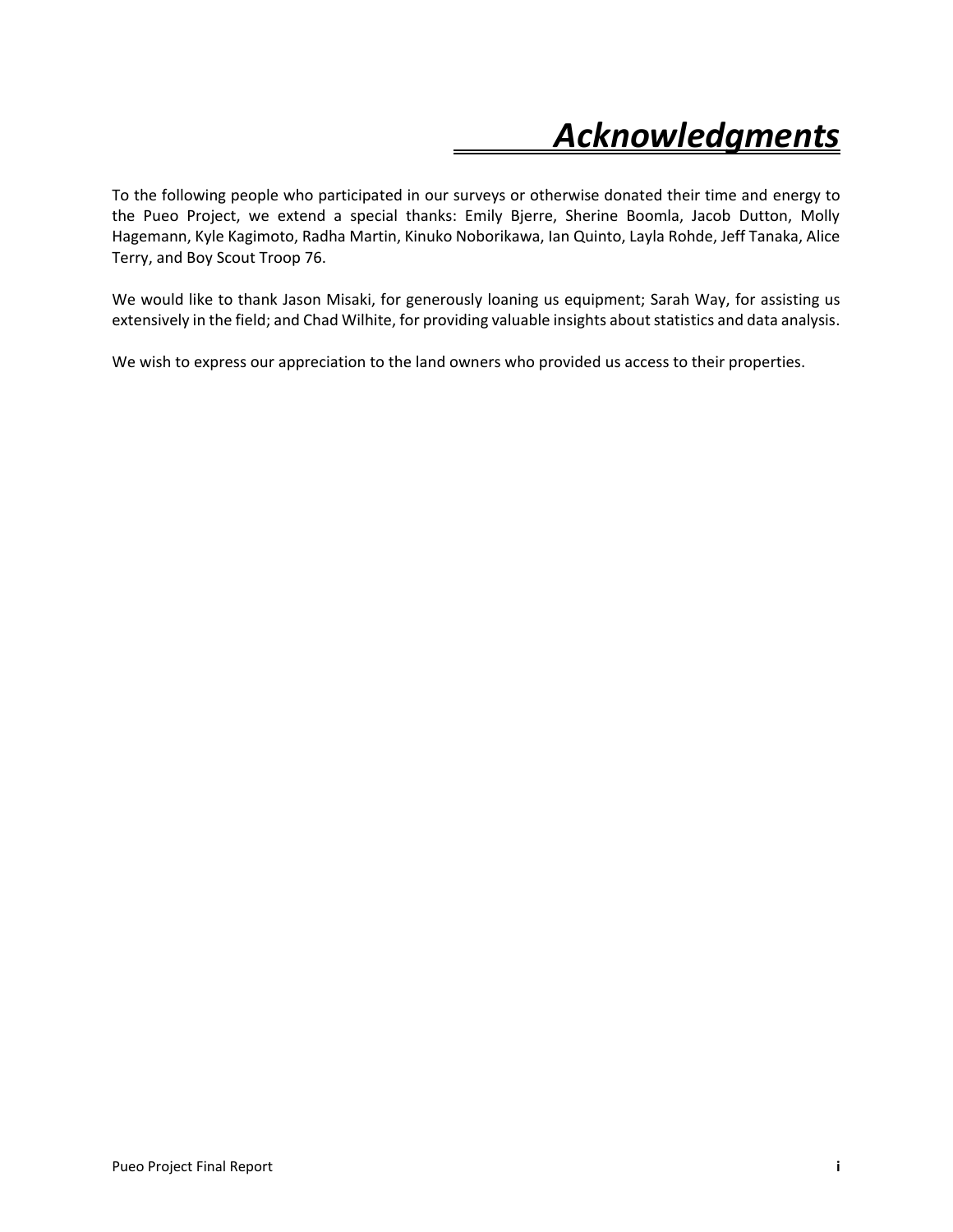# *Introduction*

The Hawaiian Short-eared Owl or Pueo (*Asio flammeus sandwichensis*), endemic to the Hawaiian Islands, is a subspecies of the Short-eared Owl (Strigidae; Berger 1981). As the only native raptor that breeds on all the main Hawaiian Islands, the Pueo plays an important role in top-down ecological regulation by controlling the population size of introduced rodents and preying on other native and introduced species, including birds and invertebrates (Mostello and Conant 2018). In addition, the Pueo is valued by native Hawaiians as an 'aumakua, or incarnation of an ancestor.

Despite their cultural and ecological importance, relatively little is known about the biology of the Pueo in the Hawaiian Islands. In our previous efforts (Cotin et al. 2018), we launched a study to estimate the population size and distribution of Pueo on O'ahu, where it is state-listed as endangered (DLNR 2005). We divided O'ahu into six vegetation types (grassland, wetland, agriculture, shrubland, alien forest, and native vegetation) and selected 35 sites at random to survey for Pueo. We selected 10 sites in grassland habitats which are the Short-eared Owl's preferred habitat in Europe and North America (Clark 1975, Mikkola 1983), and 5 each from the remainder. After conducting three standardized surveys at each site, we found that Pueo were more abundant in open vegetation types, with the highest concentration (3.3 Pueo per 100 ha) occurring in agricultural fields. No detections occurred in alien forest. We estimated the population of Pueo inhabiting O'ahu at 807 individuals, with 95% confidence intervals of 8 to 2199. During our surveys we witnessed multiple courtship displays (a prelude to pair formation and copulation; Clark 1975, Holt and Leasure 1993, Wiggins et al. 2006). In 2018, we broadened the scope of our research to include monitoring of breeding behaviors. We began an intensive search for Pueo nests shortly after completing our population size and distribution surveys in December 2017.

Globally, Short-eared Owl nests have proven difficult to find (Clark 1975, Martínez et al. 1998, Wiggins et al. 2006, Booms et al. 2014). Booms et al. (2010) surveyed for Short-eared Owls in Alaska via helicopter, and although they flushed on average one owl per 15 km of flight, they discovered only two nests after more than 400 km of on-the-ground transects. Clark (1975) discovered several nests on foot after observing courtship behavior, but females rarely flushed unless approached within 2.5 m of their nest. Keyes et al. (2016) dragged a heavy rope between two people to flush nesting females, but their study area was dominated by meadow and pasture, unlike ours, which is composed primarily of wetland vegetation, shrubland, and dense pineapple crop that prohibit this method.

While Short-eared Owl nests might be difficult to locate, their breeding behavior is more conspicuous: males perform aerial displays (wing-clapping; Fig. 1) to define territories and attract mates (Clark 1975, Holt and Leasure 1993, Wiggins et al. 2006), and they regularly provision their nests with prey (Holt and Leasure 1993), often just after sunset (Arroyo and Bretagnolle 1999). Although Short-eared Owls are generally crepuscular (Clark 1975, Wiggins et al. 2006), Pueo have been observed hunting during the day (Tomich 1971, Berger 1981, Mostello and Conant 2018), especially at higher altitudes (Fern Duvall, pers. comm.)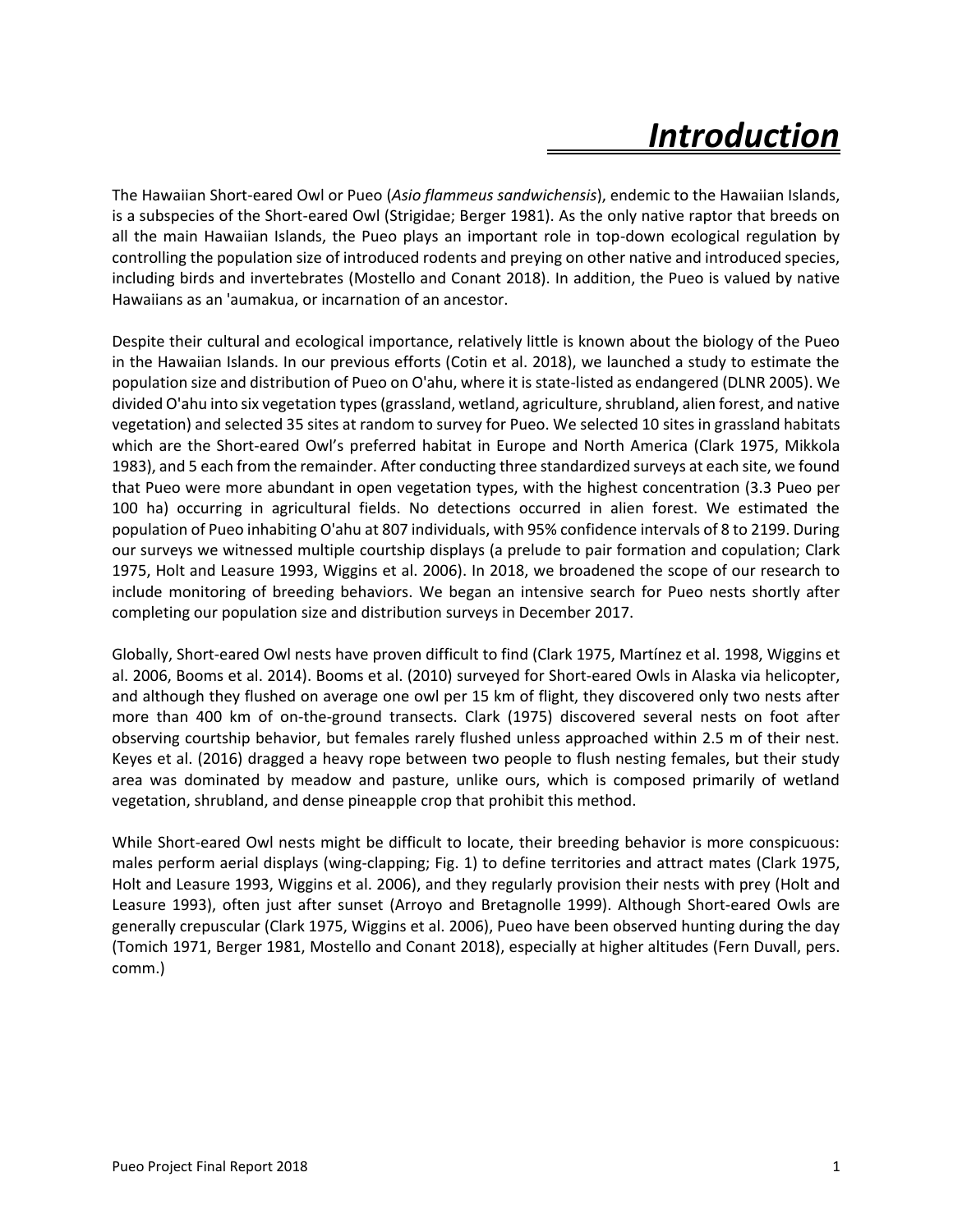



Figure 1. Illustration of a courtship display flight (Wiggins et al. 2006). The male soars above the landscape and rapidly trills his wings together. A female observes him from the ground, and later elopes to make a nest.

In this study, we conducted daily activity surveys to assess the optimum time of day to observe Pueo. We then conducted nesting activity surveys at the optimum time of day to observe courtship displays and prey provisioning.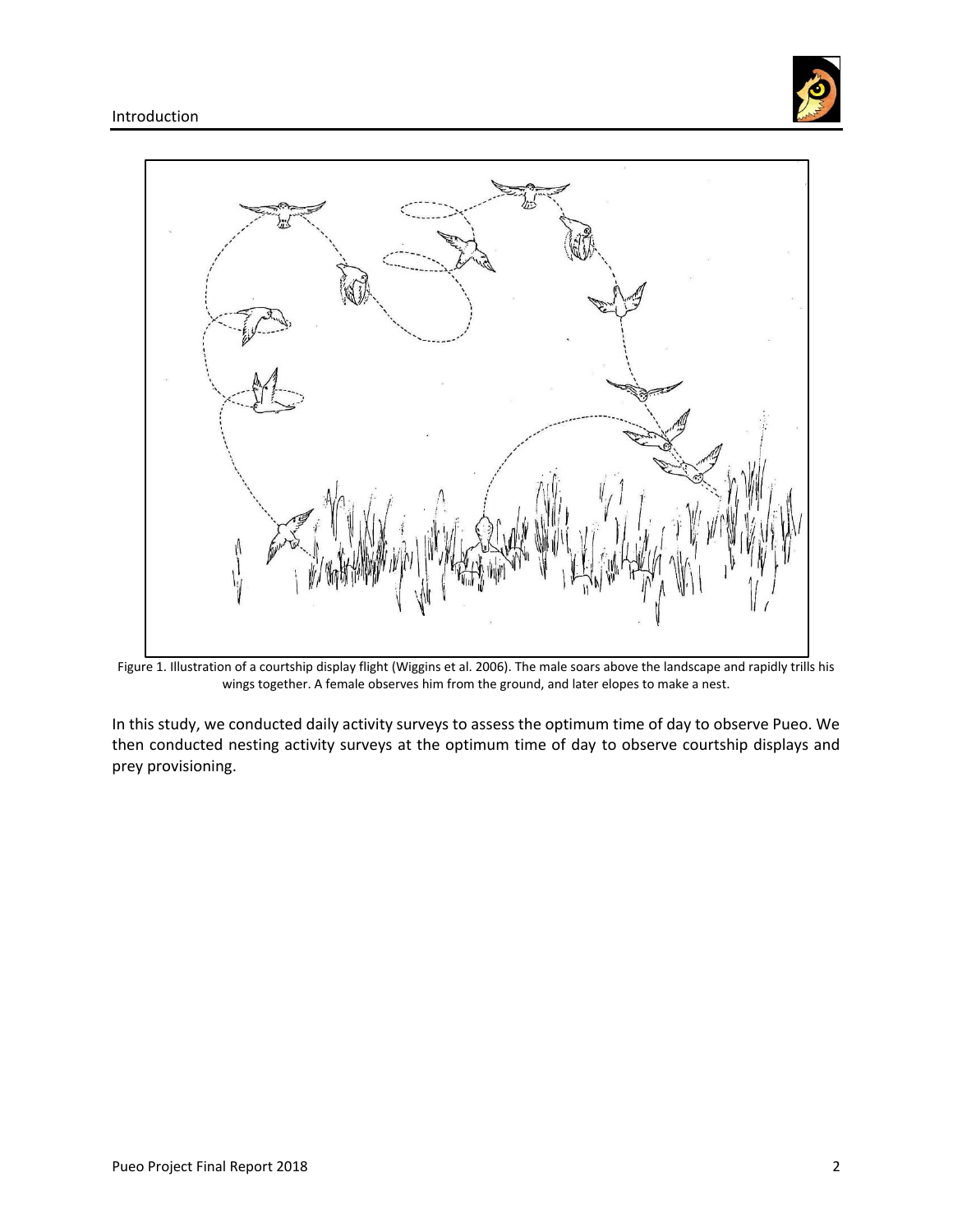#### **Study area and site selection**

We selected six sites (Fig. 2) in which pueo were sighted in 2017 to conduct focal studies of Pueo behavior in 2018: (1) Dole Plantation (Dole; 21°32'N, 158° 02'W), which consists of pineapple crop and fallow land interspersed with tracts of California grass (*Brachiaria mutica*) and alien forest; (2) Hamakua Marsh (Hamakua; 21°23'N, 157°44'W), a wetland bordered by shrubland and development; (3) Kawainui Marsh (Kawainui; 21°23'N, 157°46'W), an expansive wetland fringed by alien forest; (4) U.S. Navy Lualualei VLF Transmitter (Lualualei; 21°25'N, 158° 08'W), an expansive grassland encircled by alien forest and development; (5) Marine Corps Base Hawaii, Kaneohe Bay (MCBH-KB; 21°26'N, 157°45'W), a series of wetlands fringed by shrubland; and (6) University of Hawai'i West O'ahu (UHWO; 21°21'N, 158° 03'W), a mosaic of agricultural fields, shrubland, and scattered grasslands.



Figure 2. Our study area was limited to the island of O'ahu.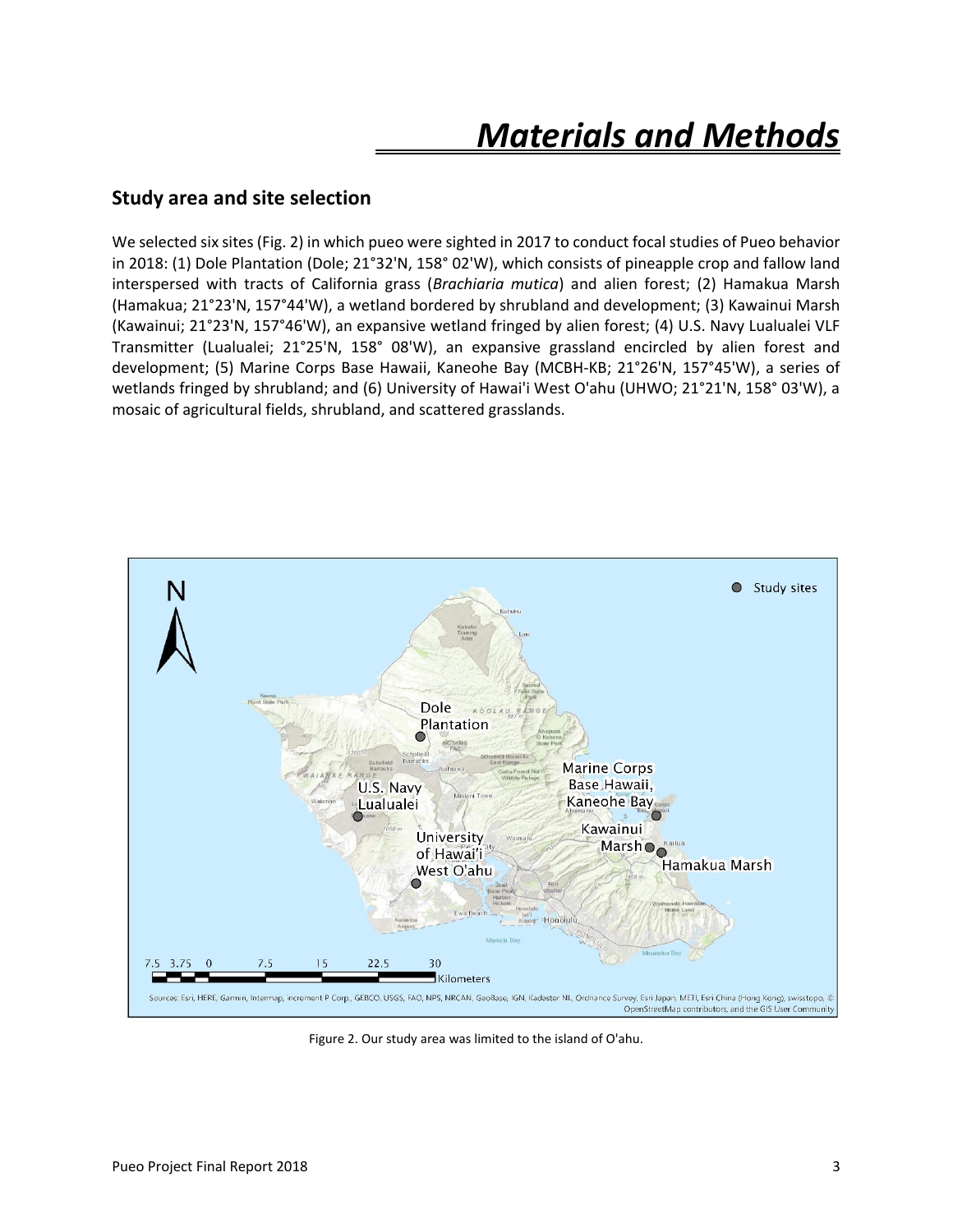

#### **Daily activity surveys**

We conducted a total of 20 focal surveys to determine Pueo daily patterns and behavior. Surveys were conducted at four sites (Dole Agricultural Lands, Hamakua Wetland, Lualualei, and Marine Corps Base Hawaii, Kaneohe Bay) between April 20, 2018 and June 17, 2018. Individual owls were observed and behavioral observations were recorded to the nearest minute. Pueo behaviors were categorized as soaring, hunting, wing-clapping, or perching. Observation times were standardized as minutes after civil twilight in the mornings and minutes until twilight in the evenings. Civil twilight was determined for the closest major city, Honolulu, according to data retrieved from timeanddate.com (2017). Surveys were designed to cover the whole day length but were divided evenly between morning and evening. Morning surveys started at civil twilight and ended 6.5 to 7 hours later, depending on day length. Evening surveys started 6.5 to 7 hours before civil twilight and ended at civil twilight. Barn Owl activity was incidentally recorded.

#### **Breeding ecology surveys**

To collect information on Pueo breeding activities, we conducted 101 surveys at six sites between December 30, 2017 and August 19, 2018. Following the methodology of our 2017 distribution surveys, breeding activity surveys started 60 minutes before sunset and ended at civil twilight. We recorded any courtship displays, prey provisioning, hunting behavior, and vocalizations, and tracked Pueo to their destination or point of origin. In addition, we included behavioral data from our 20 daily activity surveys, and from 30 of our 105 population surveys in 2017 (those which were conducted in our study area; Fig. 2). To standardize survey length, only observations recorded during the hour following sunrise or hour preceding sunset of daily activity surveys were used for this analysis. Barn Owl observations were incidentally recorded.

#### **Analyses**

**Daily activity surveys.** Relative Pueo activity was estimated as the number of Pueo observations per 30 minute interval. Time intervals were standardized to indicate time since civil twilight in the mornings or time until civil twilight in the evenings. We used a *t*-test to compare mean time between twilight and Pueo observations of morning and evening surveys.

**Nesting activity surveys.** We grouped surveys into two categories, those with Pueo detections and those without Pueo detections. Surveys with Pueo detections were further grouped by those where courtship displays were observed and those where courtship displays were not observed. We organized surveys by date and location to create a breeding phenology timeline across our study area.

Statistical analysis was carried out using SPSS 25.0.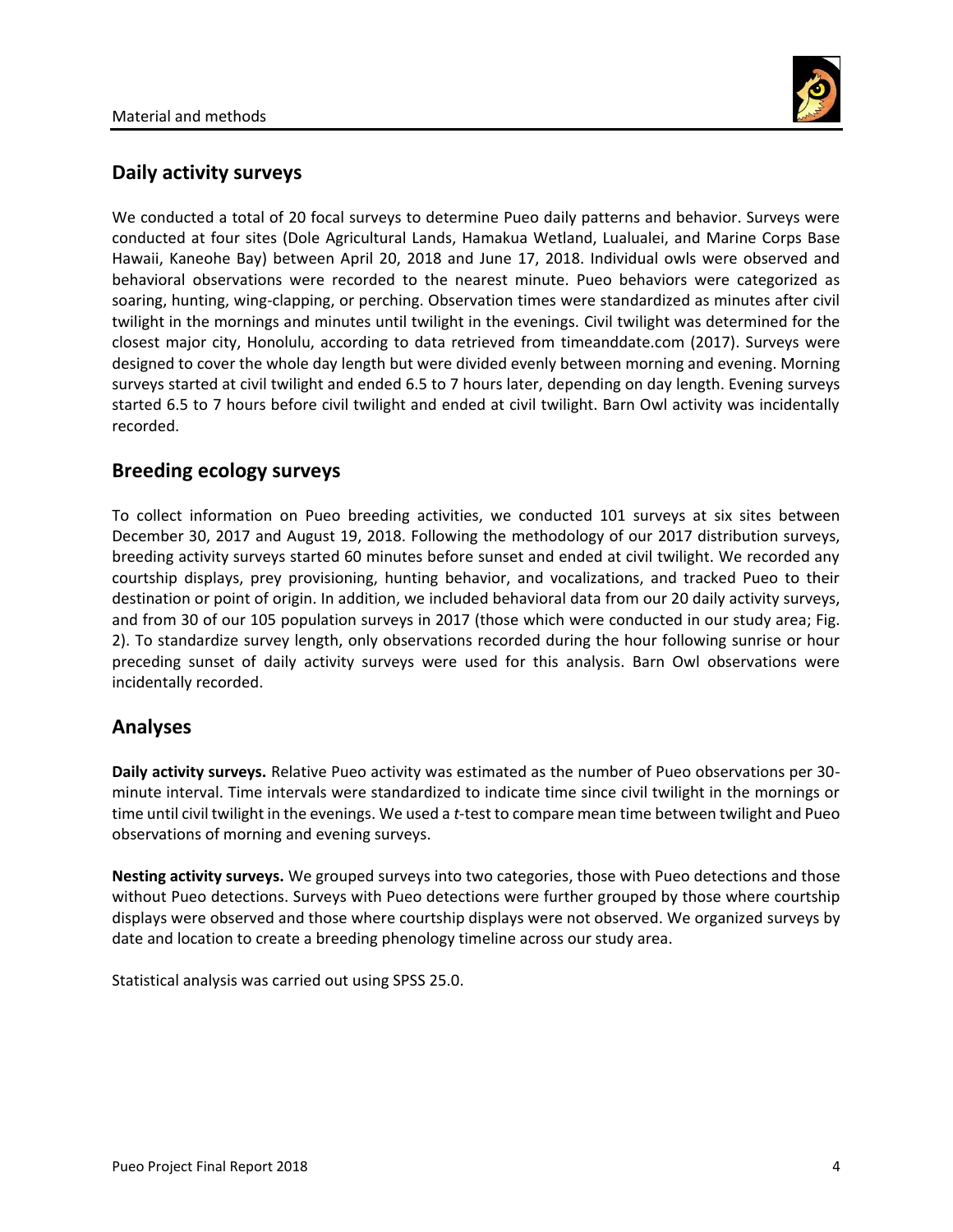#### **Daily activity surveys**

A total of 21 Pueo detections were recorded during morning surveys and 32 Pueo detections during evening surveys. Most detections occurred within an hour of civil twilight (Figure 3). Mean time of detection in mornings and evenings was 91 minutes after civil twilight and 72 minutes before civil twilight, respectively (Figure 4). The distribution of detections did not significantly differ between morning and evening (DF = 51, T = 0.792, p = 0.432).



Time of Day Figure 4. Pueo daily activity in relation to civil twilight.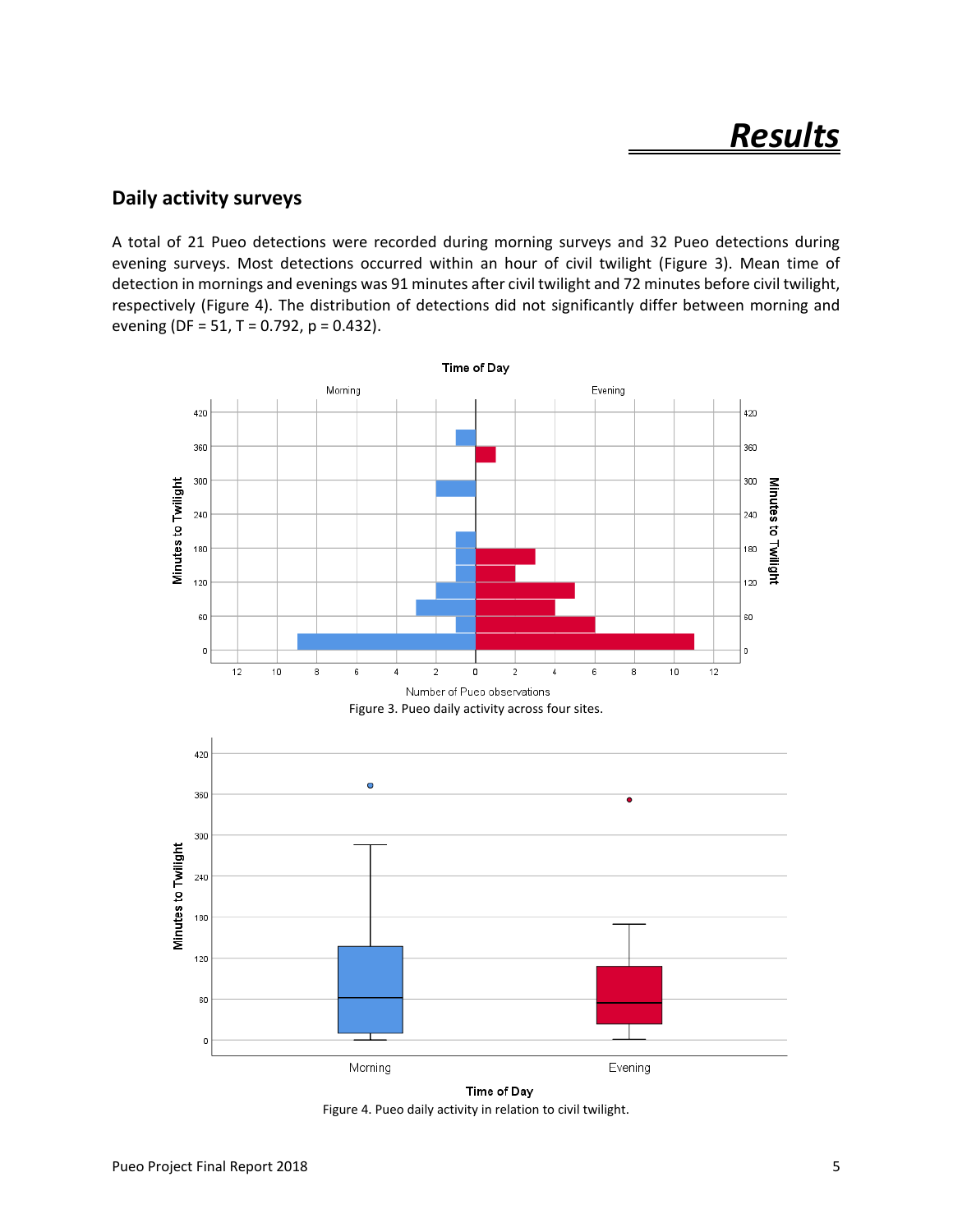The mean number of observations per survey in mornings and evenings were 2.1 and 3.2, respectively (Figure 5). There was no significant difference in number of observations (DF = 18, T = -1.530, p = 0.143).



Time of Day

Figure 5. Pueo were more frequently detected in evenings than in mornings, but this difference was not statistically significant.

#### **Nesting activity surveys**

No prey provisioning of chicks was observed, and no nests were discovered. Including observations during the 2017 distribution surveys (Cotín et al. 2018), courtship displays were observed as early as November 2 and as late as June 10. Most displays occurred in February (n = 4), March (n = 2), and April (n = 3) across three sites (Fig. 6). Hamakua Marsh had the greatest number of Pueo observations (n = 29; Table 1), and Kawainui Marsh had the lowest ( $n = 0$ ).

|                           | <b>Dole</b> | <b>Hamakua</b> | <b>Kawainui</b> | <b>Lualualei</b> | <b>MCBH-KB</b> | <b>UHWO</b> |
|---------------------------|-------------|----------------|-----------------|------------------|----------------|-------------|
| Total # of Surveys        | 46          | 29             | 8               | 24               | 29             | 15          |
| Surveys w/ Pueo sightings | 16          | 27             | 0               | 13               | 22             | 2           |
| Surveys w/ Pueo courtship | 6           | 4              | 0               | 0                | 3              | 0           |
| % Sightings / Total       | 34.8        | 93.1           | 0.0             | 54.2             | 75.9           | 13.3        |
| % Courtship / Sightings   | 37.5        | 14.8           | 0.0             | 0.0              | 13.6           | 0.0         |

Table 1. Total number of Pueo surveys, Pueo sightings, and courtship sightings per site.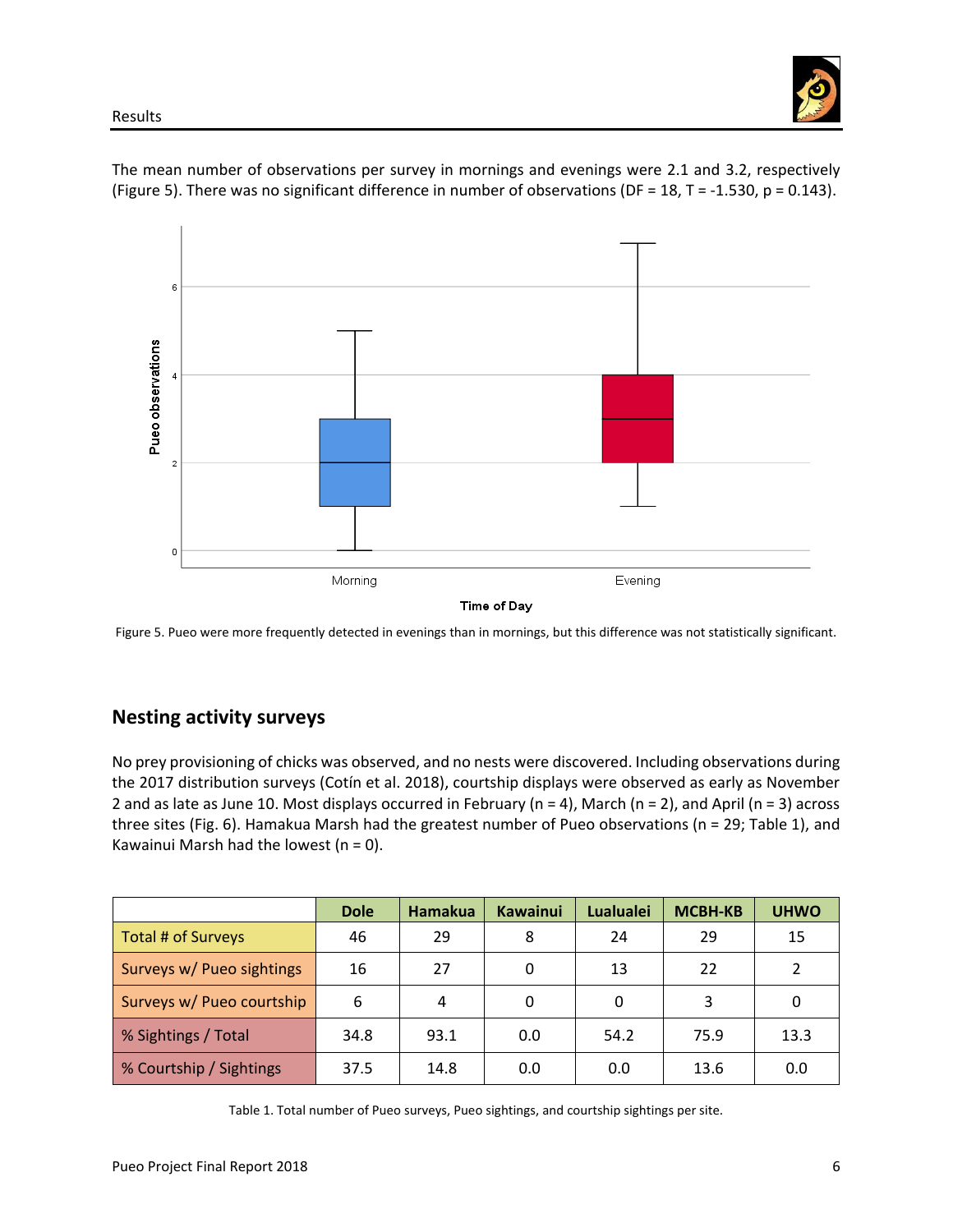#### Results



**Dole Plantation.** Courtship displays were observed during six surveys, two in November, one in February, one in March, and two in April. Pueo were detected on about 35% of surveys (n = 46), but were frequently encountered on roads at night after our surveys had officially ended. Nighttime encounters were not included in this study because of the difficulty in observing Pueo without night vision equipment.

**Hamakua Marsh.** Courtship displays were observed on four surveys, one each in March, April, May, and June. Pueo were observed on about 93% of surveys (n = 29).

**Kawainui Marsh.** Eight surveys were conducted with no Pueo detections.

**U.S. Navy Lualualei VLF Transmitter.** Pueo were detected on about 54% of surveys (n = 24), however, no courtship displays were observed. Barn Owls were frequently observed hunting in daylight, occasionally at the same time as Pueo. One Barn Owl caught a prey item in an open field and flew into the forest [made a daytime prey provisioning to a chick or partner], but this was not investigated further.

**Marine Corps Base Hawaii, Kaneohe Bay.** Courtship displays were observed during three consecutive surveys in February. Pueo were observed on about 76% of surveys (n = 29). On May 30, 2018, a Pueo with a dark mask, typical of hatchling-year birds, was detected.

**University of Hawai'i West O'ahu.** Pueo were observed on about 13% of surveys (n = 15), however, no courtship displays were observed.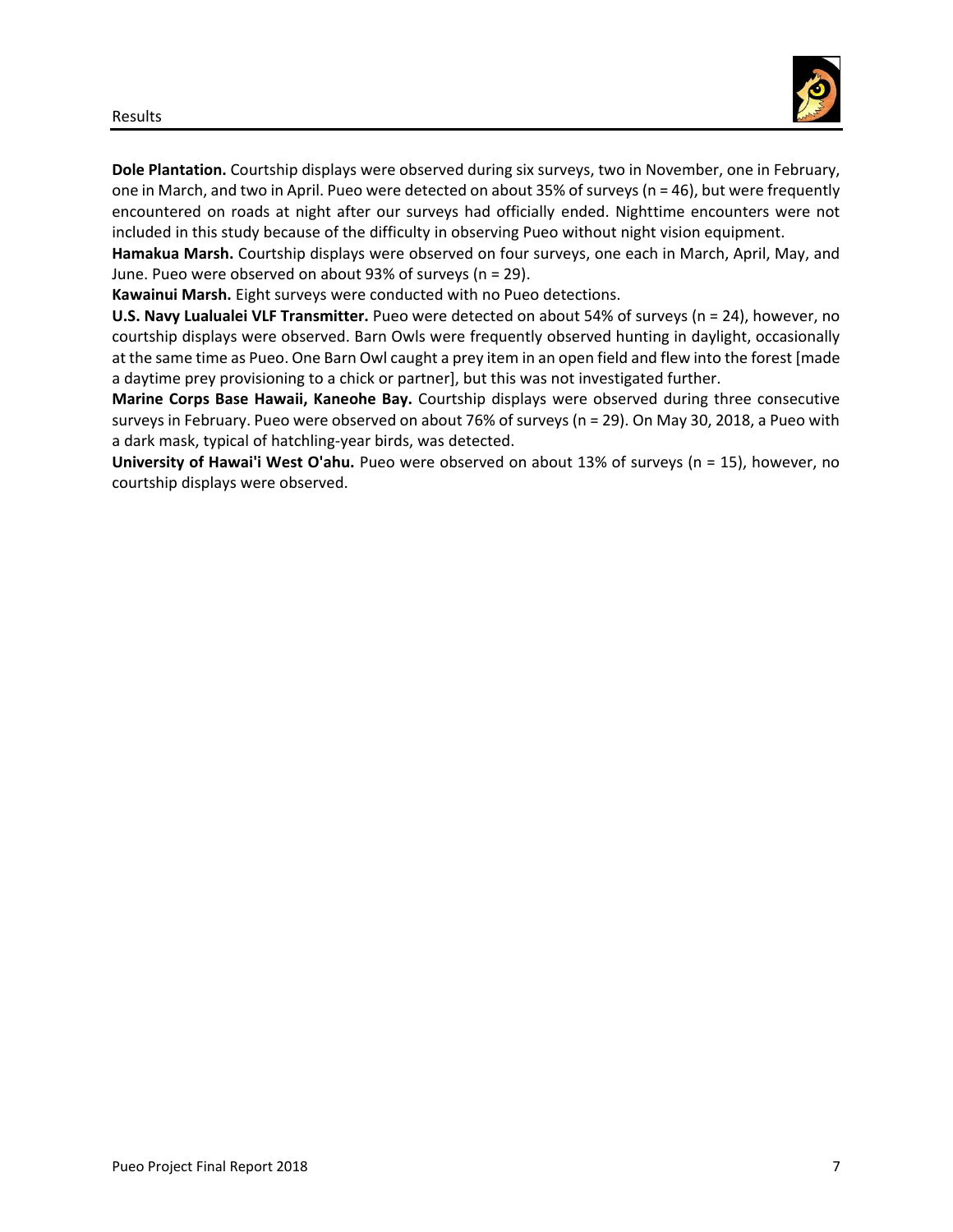

Figure 6. Breeding phenology by site (July 27, 2017 through August 19, 2018)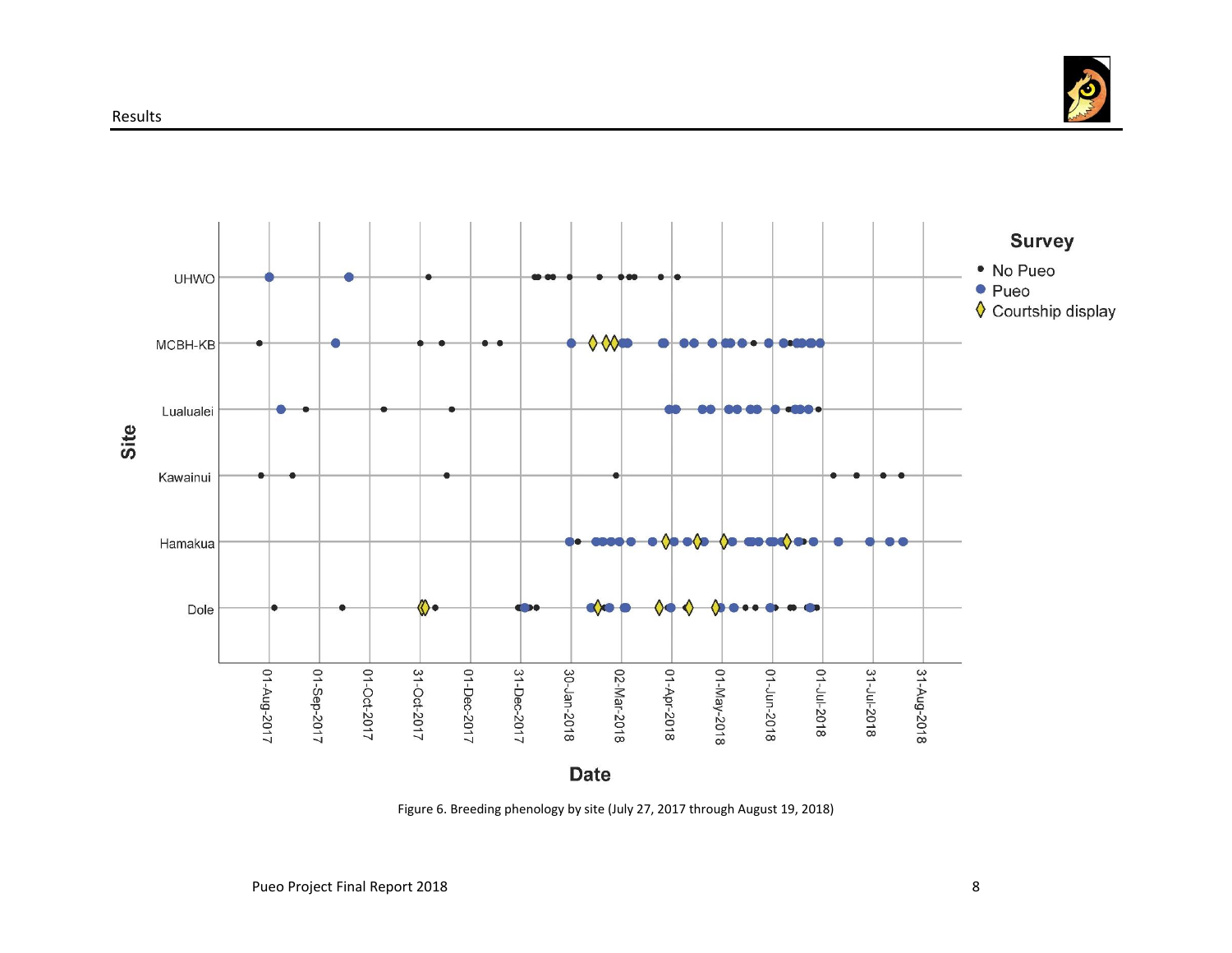### *Discussion*

| Study                         | Location                               | Latitude of study site |
|-------------------------------|----------------------------------------|------------------------|
| Miller et al. (2017)          | Idaho, Nevada, Utah, and Wyoming (USA) | 38°N to 46°N           |
| Martínez et al. (1998)        | Chile                                  | 40°S                   |
| Clark (1975)                  | New York (USA) and Manitoba (Canada)   | 43°N and 50°N          |
| Johnson et al. (2013)         | Wisconsin (USA)                        | $44^{\circ}$ N         |
| Arroyo and Bretagnolle (1999) | France                                 | 46°N                   |
| Larson and Holt (2016)        | Montana (USA)                          | 47°N                   |
| Korpimäki (1994)              | Finland                                | 63°N                   |
| Booms et al. (2010)           | Alaska (USA)                           | $64^{\circ}$ N         |

Although the Short-eared Owl spans five continents and multiple island chains (Wiggins et al. 2006), most studies are limited to its breeding range, often at temperate or near-polar latitudes (see Table 2).

Table 2. Short-eared Owl studies, indicating their location and latitude.

Short-eared Owls at these comparatively high latitudes follow a predictable breeding season. In the northern hemisphere, pair formation begins as early as February (Wiggins et al. 2006) and runs as late as June (Clark 1975), with most broods occurring in April (Wiggins et al. 2006) and some in the high arctic as late as June (Pitelka et al. 1955). Short-eared Owls at these latitudes are commonly described as crepuscular (Clark 1975, Wiggins et al. 2006) and often provision their nests in low light conditions (Arroyo and Bretagnolle 1999). In addition, Short-eared Owl populations in the Holarctic are closely linked with prey abundance (Mikkola 1983, Korpimäki and Norrdahl 1991, Korpimäki 1994, Arroyo and Bretagnolle 1999, Poulin et al. 2001), which can fluctuate widely from year to year (Newton 2006, Wiggins et al. 2006).

While the Short-eared Owl is well described in Europe and North America, few studies document their breeding phenology or daily activity at tropical latitudes. Tseng et al. (2017) analyzed their movement and ecology in subtropical Taiwan at 24°N, but Short-eared Owls used their study area as a wintering ground, and no nests or courtship displays were observed. However, De Groot (1983) studied a subspecies of Short-eared Owl (*A. f. galapagoensis*) native to the Galapagos, a tropical island chain far removed from continental land masses, much like Hawai'i. De Groot (1983) confirmed that the Galapagos Short-eared Owl nests most months of the year and speculated that its breeding phenology was driven by the onset of the rainy season, which drives terrestrial prey cycles in the Galapagos (Grant and Grant 1980). De Groot (1983) also encountered the Galapagos Short-eared Owl at all hours of day, noting it could be diurnal, crepuscular, or nocturnal, depending on the island on which it was observed. Pueo may exhibit the same flexibility in daily behavioral cycles in the Hawaiian Islands. While our daily activity surveys suggest they are crepuscular in lowlands on O'ahu, reports from other islands in the archipelago (such as Kaua'i or Hawai'i) suggest that Pueo are more diurnal at cooler, higher elevations (Fern Duvall, pers. comm.)

Like the Galapagos Short-eared Owl, Pueo nests and owlets have been discovered at virtually all months of the year (Berger 1981). Because we observed courtship displays as early as November (Cotín et al. 2018), well outside the pair formation stage in North America (Clark 1975, Wiggins et al. 2006), we speculate that the Pueo has a more elastic breeding season than its continental counterparts. However, gathering further data regarding reproductive success remains a challenge. Although more than 100 nesting activity surveys were conducted over a span of seven months, no prey provisioning was observed.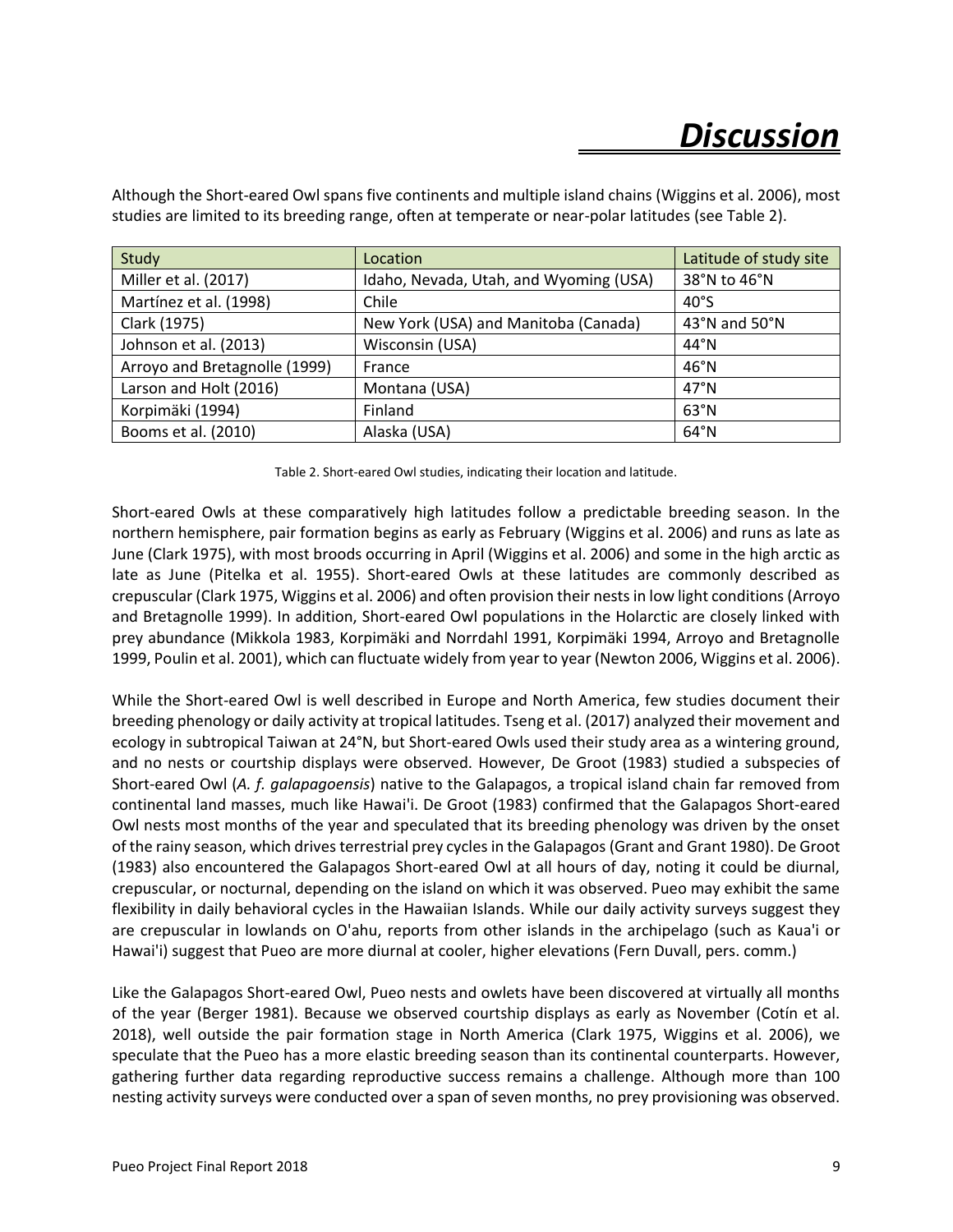

While it is possible Pueo did not attempt to breed at any of our sites, the sheer frequency of their courtship displays, which reliably predict the beginning of the breeding season (Miller et al. 2017) and indicate breeding intent (Clark 1975, Holt and Leasure 1993, Wiggins et al. 2006), makes that prospect unlikely. We instead suggest that Pueo provision their nests exclusively at night, which would explain both the abundance of courtship displays and the scarcity of detected nests and daytime prey provisioning.

Unlike Short-eared Owls in North America and Europe, Pueo in Hawai'i do not contend with drastic changes in daylight throughout the breeding season. O'ahu is 21° from the equator; daylight fluctuates by less than three hours throughout the year (Anon 2017). In contrast, high latitude sites experience shorter periods of darkness in spring and summer. Sites at 50°N or greater experience no darkness at all as the June solstice approaches (Anon 2017). Because Short-eared Owls in the Holarctic often breed at these near-polar latitudes in late spring and early summer (Pitelka et al. 1955, Clark 1975, Wiggins et al. 2006), it follows that they must inevitably hunt in daylight or twilight if they are to provision a nest. However, Short-eared Owls at lower latitudes demonstrate more variable foraging behavior (Tomich 1971, De Groot 1983). Our daily activity surveys, which show a bimodal distribution, indicate that Pueo on O'ahu are crepuscular. Nighttime roadway encounters while researchers were leaving the survey areas also indicate that Pueo are active during nocturnal hours. Because night-time darkness lasts 7.5 hours or longer throughout the year in the main Hawaiian Islands (Anon 2017), it is conceivable that Pueo are crepuscularnocturnal foragers year-round.

Although no nests were found, and no prey provisioning of chicks observed, we have reason to believe that Pueo successfully reared young at the Marine Corps Base Hawaii, Kaneohe Bay (MCBH-KB). On May 30, 2018, a Pueo was observed with a dark mask, typical of recently fledged juveniles (Witherby et al. 1941). Two pieces of circumstantial evidence lend further support: (1) on May 18, 2017, prior to our islandwide population surveys, we discovered a downy Pueo owlet that had wandered from its nest at MCBH-KB, indicating successful reproduction the previous spring; and (2) courtship displays were observed during three consecutive surveys in February 2018, followed by 19 surveys with no courtship displays, which suggests a strong possibility of successful pair formation and nesting. Assuming an incubation period of 29 days (Tate 1992), a nest dispersal of 14 days (Holt et al. 1992), and a first flight of 27 days (Clark 1975), we estimate an egg at MCBH-KB could have been laid as late as March 21, 2018, although it could have been laid much earlier.

A literature search suggests that many Pueo nests in Hawai'i are discovered purely by chance. Snetsinger (1995) recorded three nests on the slopes of Mauna Kea while conducting presumably unrelated native bird surveys. Our colleagues have also serendipitously discovered Pueo nests during unrelated field work; one nest was found on Maui during a vegetation transect in November 2011 (Forest Starr, pers. comm.), while another was discovered in May 2017 while searching for seabird burrows in the mountains of Kaua'i (André Raine, pers. comm.) Furthermore, Pueo nests have been discovered at drastically different altitudes. On Maui, nests have been discovered in wetlands near sea level and in native vegetation at 2,000 m in elevation (Fern Duvall, pers. comm.) Because Pueo likely provision their nests at night, to increase effectiveness in future studies, surveys will almost certainly require night vision equipment, more survey hours, and a healthy spate of luck if they are to uncover nests on O'ahu with any regularity.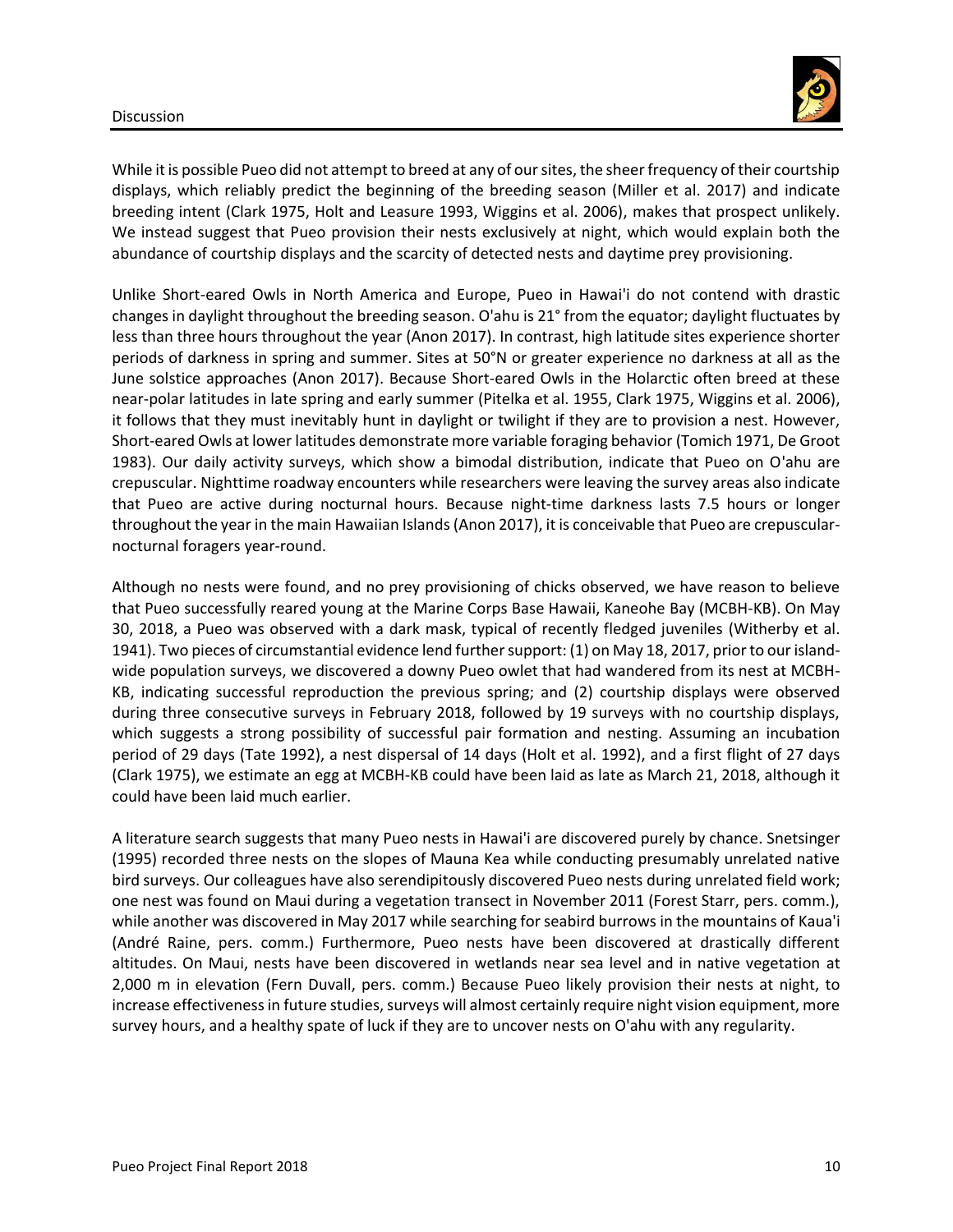### *Appendix*

#### **Owl pellets**

We extensively searched Hamakua and Lualualei for owl pellets following observations of roosting Pueo (Katie Doyle and John Green, pers. comm.) Pellets were individually placed in plastic bags and delivered to the Bishop Museum in Honolulu, Hawai'i for long-term storage. Although no analyses were conducted at the time of publication, these samples will be dissected in 2019.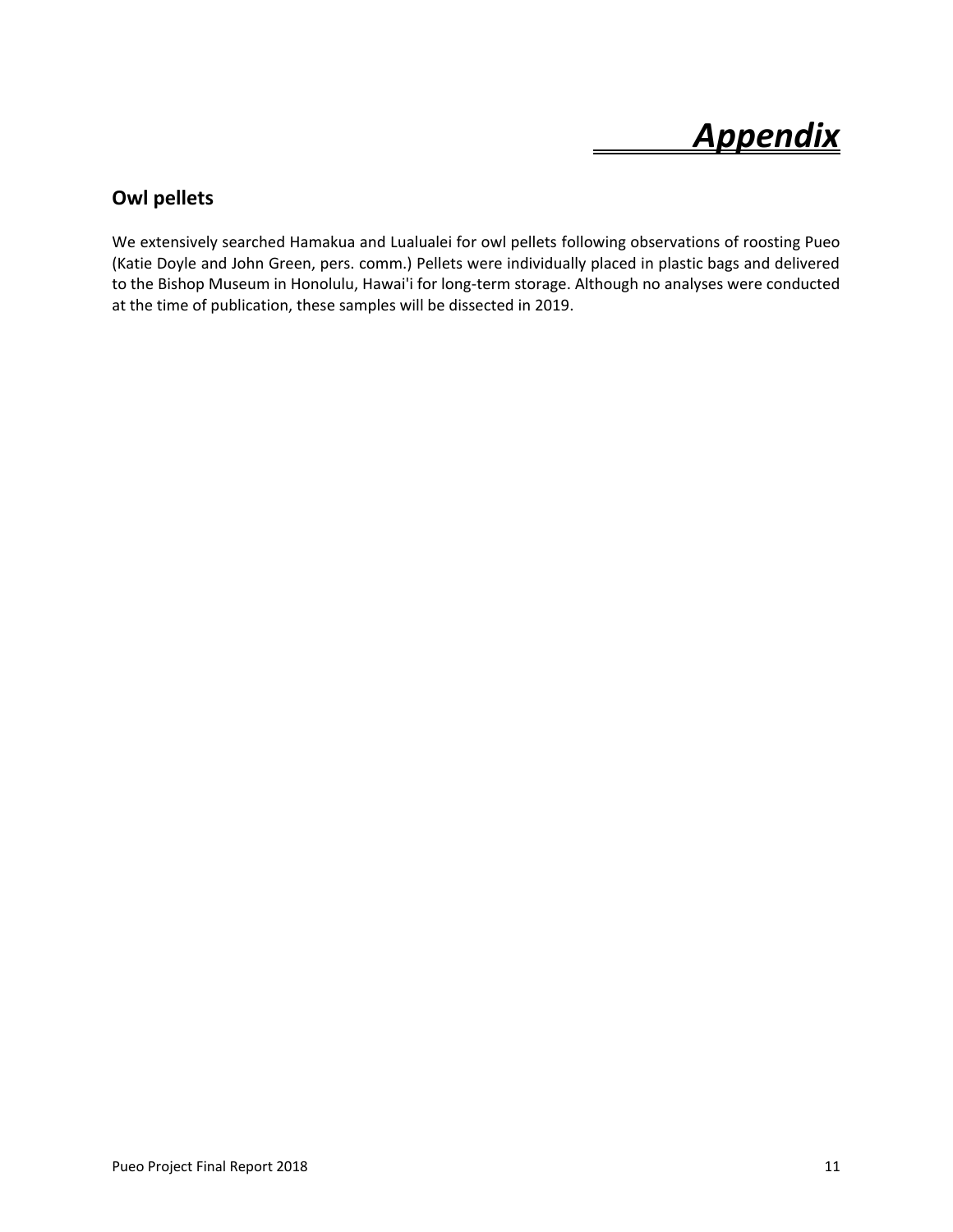Anon (2005). DLNR Fact Sheet: Pueo or Hawaiian Short-eared Owl (Asio flammeus sandwichensis).

Anon (2017). Yearly Sun Graph for Honolulu. *timeanddate.com*. [Online.] Available at https://www.timeanddate.com/sun/usa/honolulu.

Arroyo, B. E., and V. Bretagnolle (1999). Breeding biology of the Short-eared Owl (Asio flammeus) in agricultural habitats of southwestern France. Journal of Raptor Research 33:287–294.

Berger, A. J. (1981). Hawaiian Birdlife. Honolulu: University of Hawai'i Press.

Booms, T. L., G. L. Holroyd, M. A. Gahbauer, H. E. Trefry, D. A. Wiggins, D. W. Holt, J. A. Johnson, S. B. Lewis, M. D. Larson, K. L. Keyes, and S. Swengel (2014). Assessing the status and conservation priorities of the Short-eared Owl in North America. Journal of Wildlife Management 78:772–778.

Booms, T. L., J. S. Whitman, and C. L. Gardner (2010). Utility of Helicopters for Short-eared Owl Nest Searches and Surveys. Journal of Raptor Research 44:247–248.

Clark, R. J. (1975). A field study of the Short-eared Owl, Asio flammeus (Pontoppidan), in North America. Wildlife Monographs 47:3–67.

Cotín, J., A. Siddiqi, J. Misaki, and M. Price (2018). The Pueo Project Final Report, April 2017 – March 2018.

Grant, P. R., and B. R. Grant (1980). The breeding and feeding characteristics of Darwin's finches on Isla Genovesa, Galapagos. Ecological Monographs 50:381–410.

De Groot, R. S. (1983). Origin, status and ecology of the owls in Galapagos. Ardea 71:167–182.

Holt, D. W., and S. M. Leasure (1993). Short-eared Owl (Asio flammeus). In The Birds of North America, No. 62 (A. Poole and F. Gill, Editors). Philadelphia, PA: The Academy of Natural Sciences; and Washington, D.C.: The American Ornithologists' Union.

Holt, D. W., S. M. Melvin, and B. Steele (1992). Nestling Growth Rates of Short-Eared Owls. The Wilson Bulletin 104:326–333.

Johnson, D. H., S. R. Swengel, and A. B. Swengel (2013). Short-eared Owl (Asio flammeus) occurrence at Buena Vista Grassland, Wisconsin, during 1955–2011. Journal of Raptor Research 47:271–281.

Keyes, K. L., M. A. Gahbauer, and D. M. Bird (2016). Aspects of the breeding ecology of Short-eared Owls (Asio flammeus) on Amherst and Wolfe Islands, Eastern Ontario. Journal of Raptor Research 50:121– 124.

Korpimäki, E. (1994). Rapid or delayed tracking of multi-annual vole cycles by avian predators? Journal of Animal Ecology 63:619–628.

Korpimäki, E., and K. Norrdahl (1991). Numerical and functional responses of Kestrels, Short-eared Owls, and Long-eared Owls to vole densities. Ecology 72:814–826.

Larson, M. D., and D. W. Holt (2016). Using roadside surveys to detect Short-eared Owls: a comparison of visual and audio techniques. Wildlife Society Bulletin 40:339–345.

Martínez, D. R., R. A. Figueroa, C. L. Ocampo, and F. M. Jaksic (1998). Food habits and hunting ranges of Short-eared Owls (Asio flammeus) in agricultural landscapes of southern Chile. Journal Of Raptor Research 32:111–115.

Mikkola, H. (1983). Owls of Europe. Buteo Books, Vermillion, SD, USA.

Miller, R. A., N. Paprocki, B. Bedrosian, C. Tomlinson, J. D. Carlisle, and C. Moulton (2017). 2017 Western Asio flammeus Landscape Study (WAFLS) Annual Report.

Mostello, C. S., and S. Conant (2018). Diets of native and introduced apex predators in Hawai'i. Pacific Conservation Biology 24:25–34.

Newton, I. (2006). Advances in the study of irruptive migration. Ardea 94:433–460.

Pitelka, F. A., P. Q. Tomich, and G. W. Treichel (1955). Breeding behavior of jaegers and owls near Barrow, Alaska. The Condor 57:3–18.